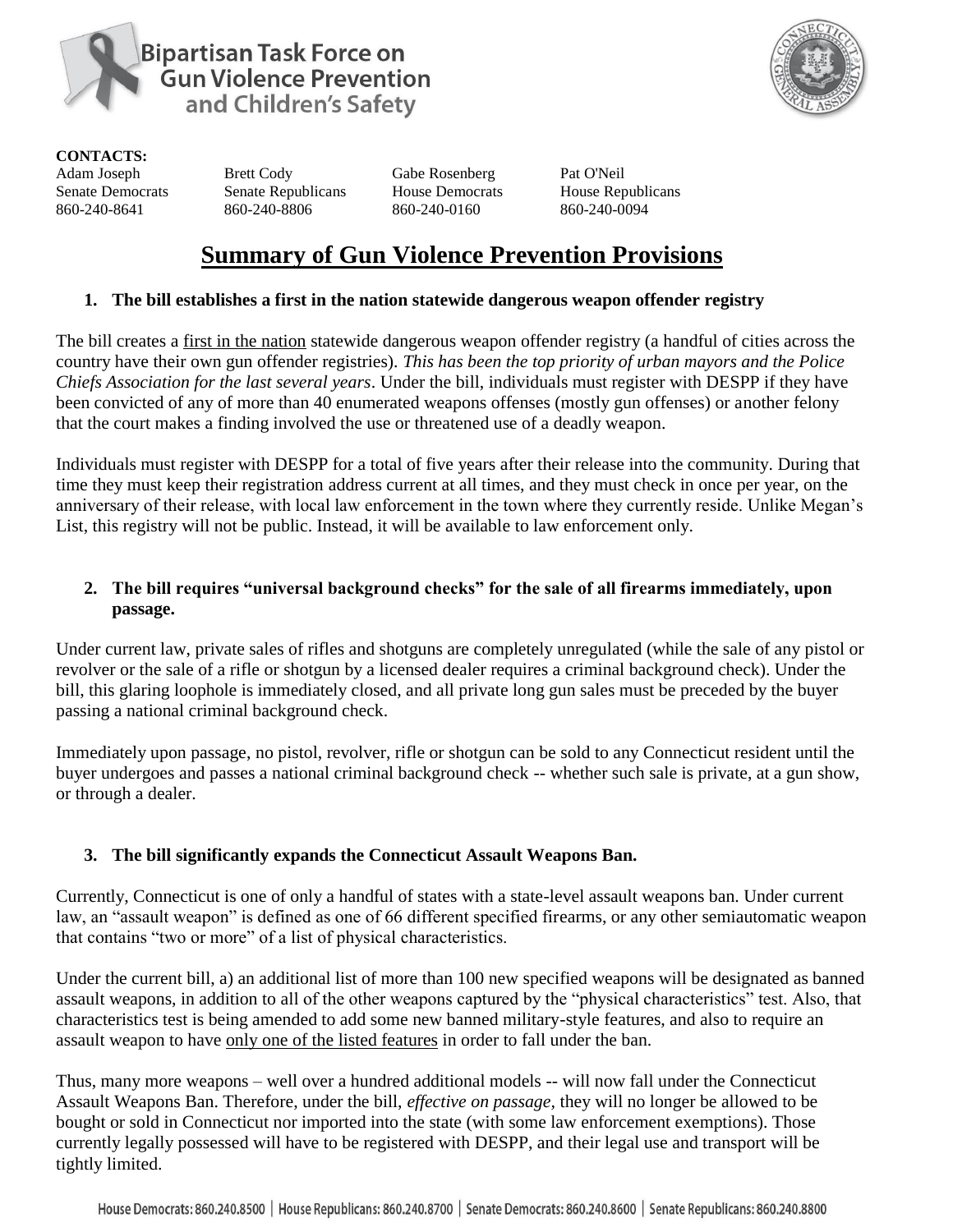#### **4. The bill immediately bans the sale or purchase of large capacity magazines, and imposes extremely stringent restrictions on the use of those currently possessed.**

Only 7 states and the District of Columbia have any limits on the legal size or use of ammunition magazines. The definition of those regulated large capacity magazines ("LCMs"), with regard to the threshold capacity, varies. New York recently went down to 7 rounds, but apparently is going to go back up to 10. Maryland is at 20 rounds, and may go down to 10 via a Senate bill currently pending in the House. New Jersey and Colorado are at 15 rounds. California and Hawaii are at 10, but the Hawaii law only applies to handguns.

Under the bill, Connecticut will now join these states. An LCM will be defined as one that can hold more than 10 rounds.

**Immediate ban on sale, purchase or importation of LCMs**: effective on passage, it will be a class D felony to sell, buy, transfer or import an LCM into the state (other than to turn it in or trade it in to law enforcement or a licensed gun dealer). Going forward, possession of any LCM not possessed as of the effective date will be a class D felony.

## **LCMs that are currently possessed must be registered with DESPP by January 1, 2014 to remain legal, and even when registered will be subject to extremely strict usage limitations:**

- Possession of such magazines must be declared to DESPP by January 1, 2014. After January 1, 2014, any LCM that has not been the subject of such a declaration cannot be legally possessed under any circumstances (even if it had been possessed before the effective date).
- Even with regard to such legally declared LCMs, upon passage the bill will immediately impose the following stringent limitations on their use:
	- o *Except for in an individual's home or on the premises of a shooting range, an LCM can never be loaded with more than 10 bullets.*
	- o Even if an individual has a permit to carry a pistol or revolver, they can never carry, other than at a shooting range, a pistol that has an LCM loaded with more than 10 bullets.
	- o If an individual with a carry permit has a pistol that they purchased prior to the effective date that accepts an LCM, they can carry the LCM in that pistol, but only loaded with 10 bullets. Moreover, under no circumstances can the LCM in such pistol extend below the pistol grip.
	- o *If an individual has a pistol purchased after the effective date, an LCM can never be carried with that pistol other than at a shooting range. Instead, the individual must use only a magazine that takes 10 or fewer bullets in any pistol purchased from the effective date forward***.**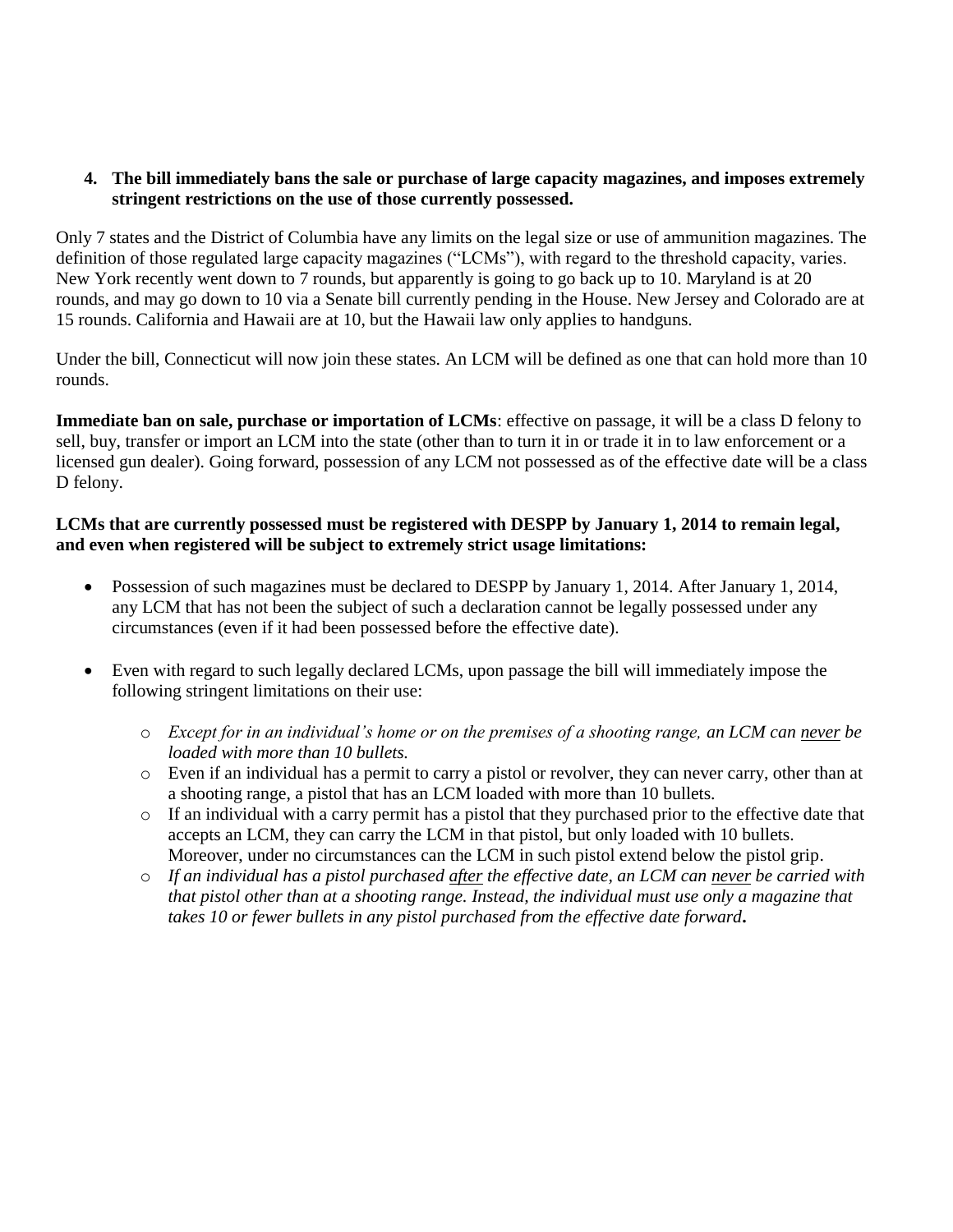#### **5. The bill requires new state issued eligibility certificates for the purchase of any rifle, shotgun or ammunition.**

Long guns: The bill establishes a new revocable state-issued "long gun eligibility certificate", which will require the applicant to undergo a firearms safety training course, be fingerprinted, and undergo a national criminal background and involuntary commitment /voluntary admission check. Under the bill, as of April 1, 2014, such long gun eligibility certificate will be required to be presented for the purchase of any rifle or shotgun (in addition to the aforementioned now-"universal" criminal background check).

Ammunition: The bill establishes a new revocable state issued "ammunition eligibility certificate", which will require the applicant to pass a national criminal background check. The bill requires, as of October 1, 2013, that any sale of ammunition or an ammunition magazine to a Connecticut resident be accompanied by the presentation of either a permit to carry a pistol or revolver, an eligibility certificate for a pistol or revolver, a long gun eligibility certificate, a firearms dealer permit, or a combination of an ammunition eligibility certificate and a state issued photo ID. Therefore*, as of October 1, 2013 there will be no legal sales of ammunition or magazines to any Connecticut resident who has not passed a national criminal background check, and is in good standing with regard to such check (i.e. their state issued certificate has not been revoked).* 

## **6. The bill expands the scope of Connecticut's firearms safe storage law.**

Under current law, the legal duty to securely store a firearm applies only when a person under 16 years of age is likely to gain access to the firearm, The bill significantly expands the scope of that duty, to situations where the firearm owner knows or should know that: 1) any resident of the premises where the firearm is stored is ineligible to possess a firearm under state or federal law, or 2) that a resident of the premises poses a risk of imminent personal injury to himself or herself or to other individuals.

## 7. **The bill significantly increases penalties for many firearms trafficking and illegal possession offenses.**

#### 8. **The bill expands the membership of the Board of Firearms Permit Examiners, and expands due process for local authorities in front of the board.**

In addition to the current 7 members, the bill adds a mental health professional appointed by the governor but nominated by DMHAS, and a retired Superior Court judge chosen by the Chief Court Administrator. Moreover, the bill allows an issuing authority to receive one continuance for good cause shown.